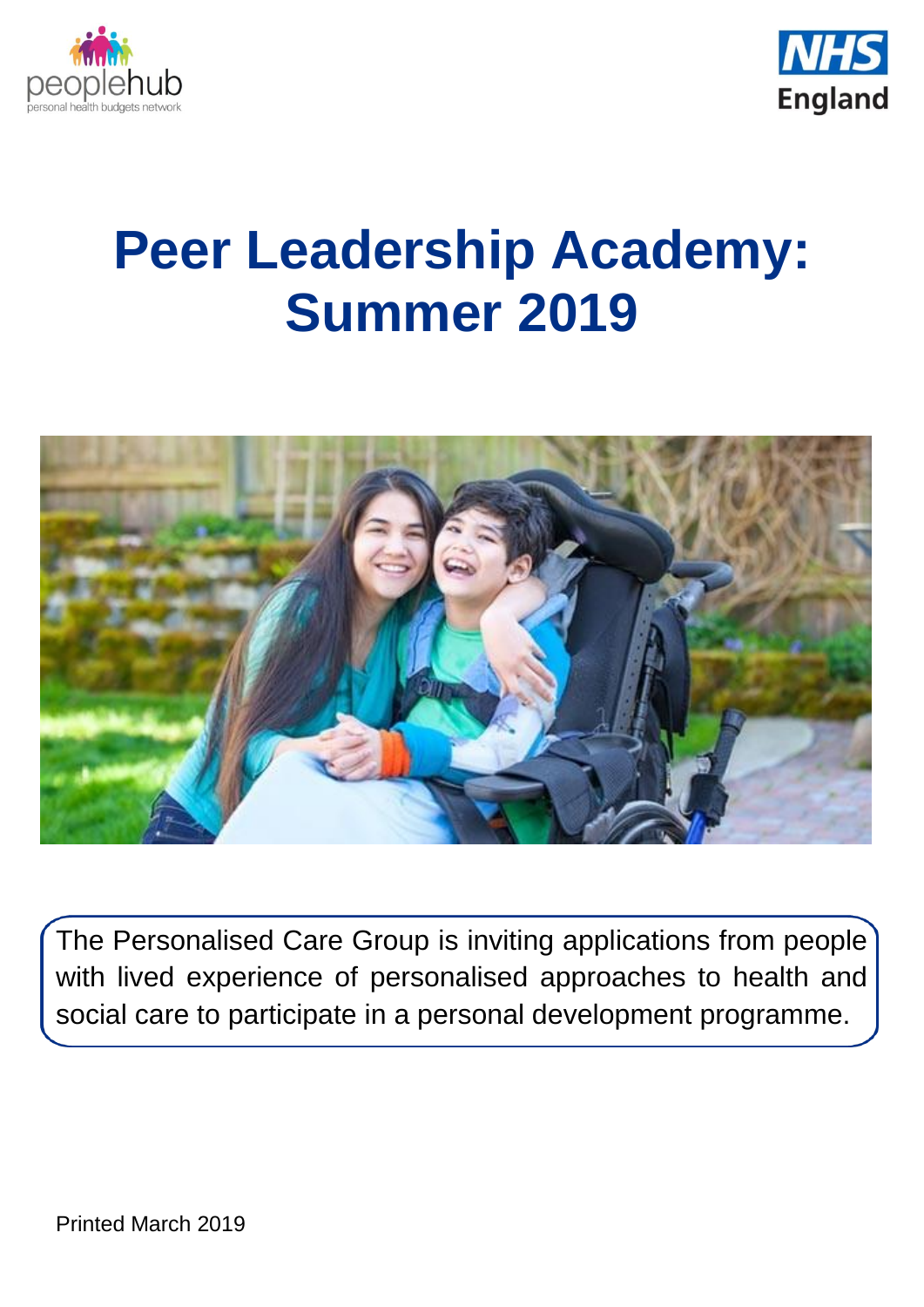# **Who can join?**

You are eligible to apply if you are an individual or family carer who has personal experience of personalised care. This could be through:

- A personal health budget or an integrated budget for health and social care.
- A personalised care and support plan
- An experience of being linked into peer support or to support organisations after a discussion with a health or social care professional
- An experience of ongoing conversations with a health professional about your condition where you discuss your options for treatment, and the potential risks and benefits of those
- An experience of receiving a social prescription to support self-management of a long-term physical health condition or a mental health condition

We are looking for people who have lived experience of personalised approaches to health and social care with direct relevance to the work of the Personalised Care Group.

You must be willing to commit to playing an on-going role in shaping policy and practice within personalised care at a national and local level. However, levels of commitment may vary depending on people's individual circumstances.

# **What are the aims for the Peer Leadership Academy?**

The Peer Leadership Academy is a personal development programme that aims to build people's knowledge, skills and confidence so they can play an active role in the personalised care programmes at a national and regional level. It is being delivered by Peoplehub CIC in collaboration with the NHS England Personalised Care Group. The purpose is to:

- Increase the capacity of the national personalised care co-production group. This is a group of people with lived experience of personalised approaches to their health and well-being who support the national personalised care programme.
- Help drive demand for and take up of personalised care, especially personal health budgets.
- Enable people to work alongside the personalised care programme and effect change at a national level.

**Co-production** is central to delivery of the key shifts at the heart of personalised care and represents a different and more proactive relationship between people with health and care needs and the NHS. It is a transformative way of thinking about the role of people with lived experience in shaping health and social care. It also transforms our way of working by recognising that the requirements of people with health and care needs can best be met by working in genuine partnership to co-produce and co-design new models of care.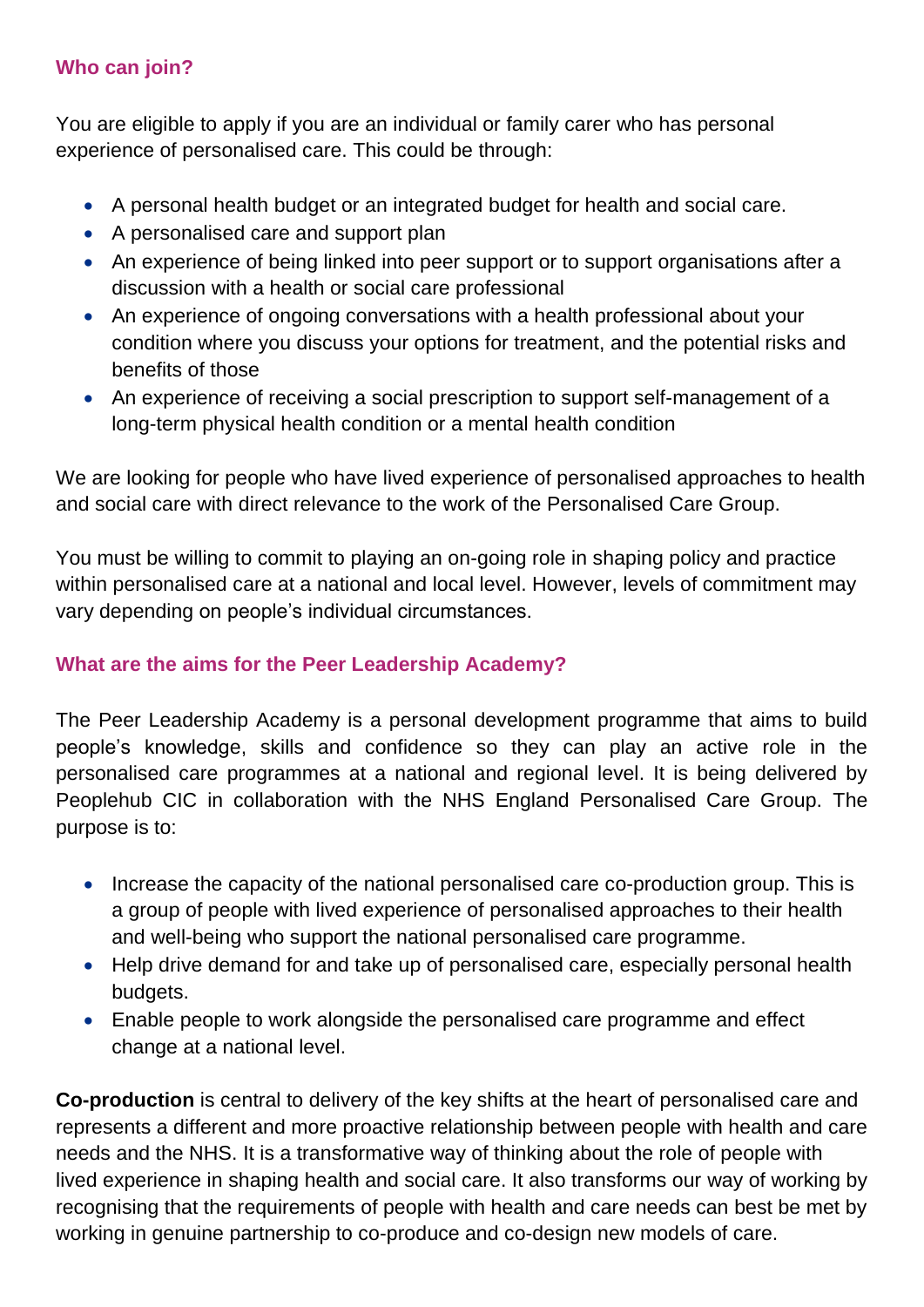# **Is the Peer Leadership Academy right for you?**

The Peer Leadership Academy demands a level of willingness to engage in complex ideas and thoughtful reflection. There are a limited number of places. Here are the key attributes for participants:

## **Experience**

A person must have experience of one or more of:

- A personal health budget or an integrated budget for health and social care.
- A personalised care and support plan
- An experience of being linked into peer support or to support organisations after a discussion with a health or social care professional
- An experience of ongoing conversations with a health professional about your condition where you discuss your options for treatment, and the potential risks and benefits of those
- An experience of receiving a social prescription to support self-management of a long-term physical health condition or a mental health condition

## **Knowledge**

 Some understanding of the principles and practice of personalised approaches to health and social care relating to you or a member of your family, e.g. personalised care and support planning.

## **Skills**

- Self-awareness in terms of how you deal with change
- A constructive approach to giving feedback and a collaborative style.
- Emotionally resilient when faced with indifference or opposition
- Good communication and interpersonal skills
- Be prepared to convey your lived experience through telling your story and relating it to key principles.
- Be willing and able to travel to contribute to change processes.
- Be keen to work alongside Peoplehub to identify and develop other peer leaders.

## **Other:**

- Clear and persuasively stated reasoning for wanting to take part in the Peer Leadership Academy.
- A firm commitment to being at all of the course days and actively participating in each session.
- Commitment to try to make change happen that will benefit other people.